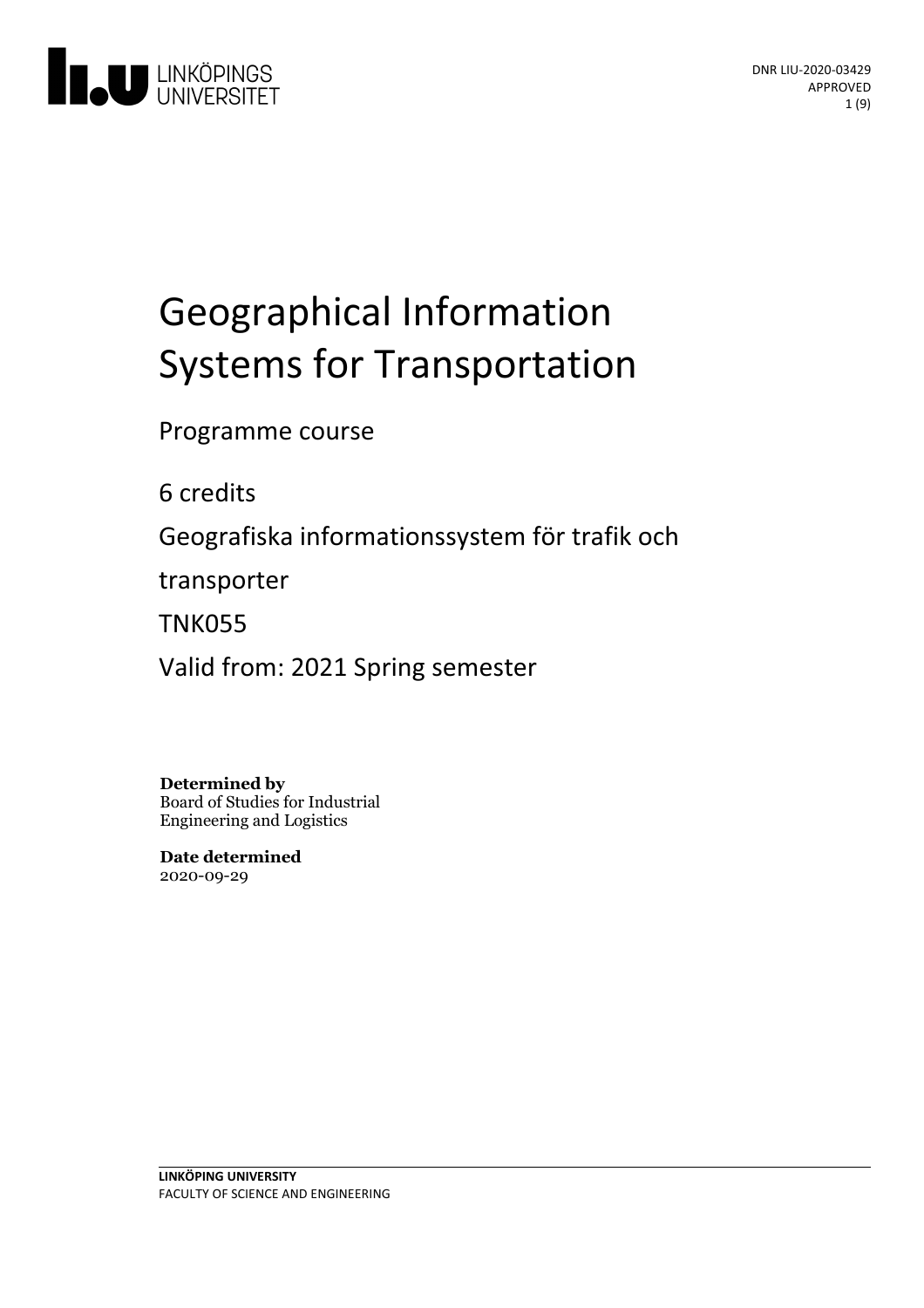## Main field of study

Computer Science and Engineering, Transportation Systems Engineering

Course level

First cycle

## Advancement level

 $G_1X$ 

## Course offered for

Master's Programme in Intelligent Transport Systems and Logistics

## Prerequisites

Admission requirements for master level studies

## Intended learning outcomes

The aim is to give an introduction to geographic information technology and a deeper knowledge about geographical information systems as <sup>a</sup> tool for engineers. The course also provides an introduction to programming in Matlab. After the course the students should

- be familiar with basic geographic information technology
- be able to work independently with GIS-software, perform analysis and to present the result in clear and well structured reports
- be able to independently implement GIS-relevant algorithms in Matlab
- have understanding for database systems and be able to search and select information using SQL-queries

## Course content

Data capture, Data structures, Geographic databases, Cartographic presentation, Geographical analysis. Practical excercises with GIS-softwares. Applications for transportation. Programming in Matlab.

## Teaching and working methods

The course contains lectures and laboratory work.

## Examination

| LAB <sub>1</sub> | Laboratory work        | 3 credits | U.G        |
|------------------|------------------------|-----------|------------|
| UPG <sub>1</sub> | Individual assignments | 3 credits | U, 3, 4, 5 |

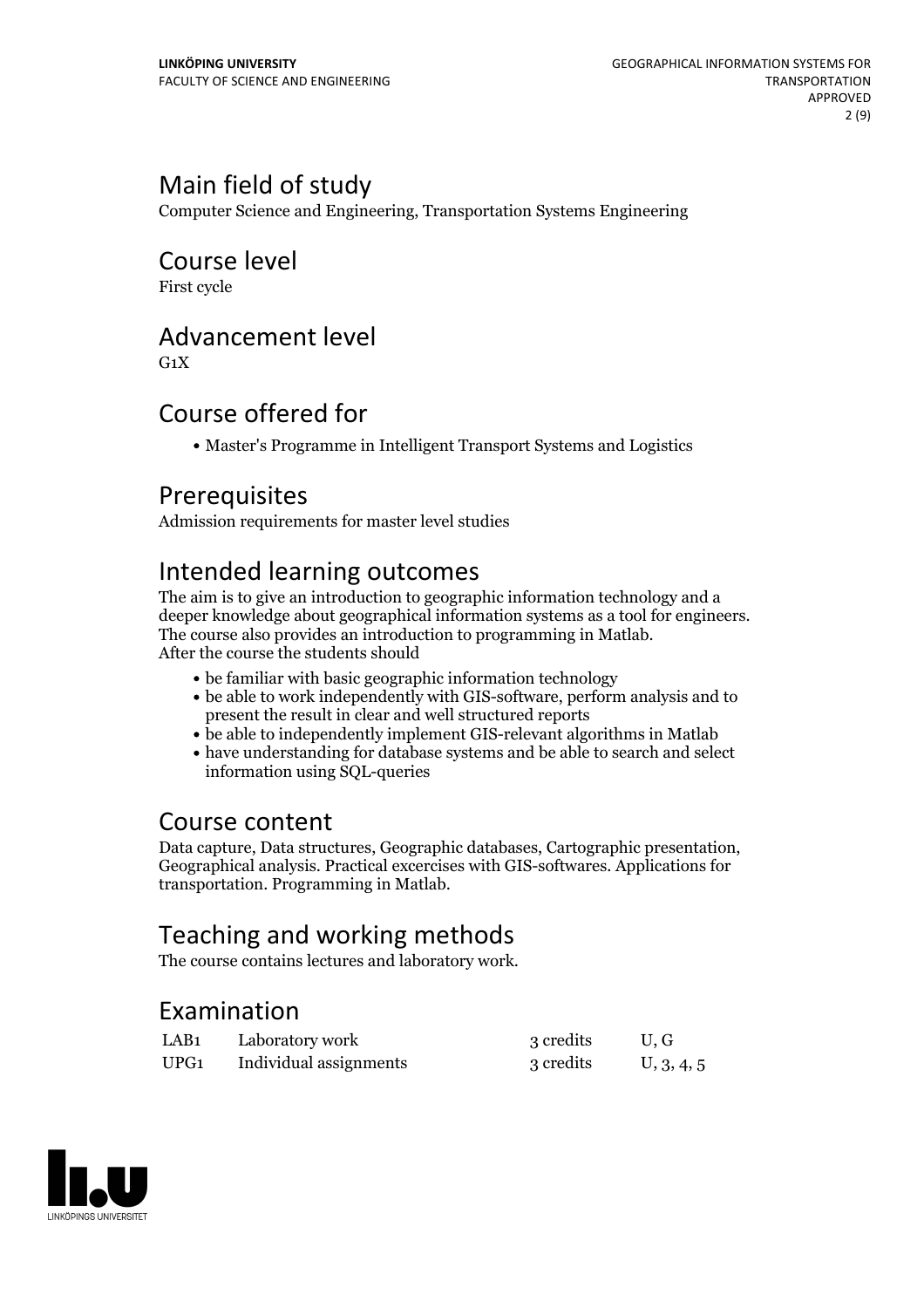## Grades

Four-grade scale, LiU, U, 3, 4, 5

## Other information

Supplementary courses: Positioning Systems

### **About teaching and examination language**

The teaching language is presented in the Overview tab for each course. The examination language relates to the teaching language as follows:

- If teaching language is Swedish, the course as a whole or in large parts, is taught in Swedish. Please note that although teaching language is Swedish, parts of the course could be given in English. Examination language is
- If teaching language is Swedish/English, the course as a whole will be taught in English if students without prior knowledge of the Swedish language participate. Examination language is Swedish or English
- (depending on teaching language).<br>• If teaching language is English, the course as a whole is taught in English.<br>Examination language is English.

### **Other**

The course is conducted in a manner where both men's and women's

The planning and implementation of a course should correspond to the course syllabus. The course evaluation should therefore be conducted with the course syllabus as a starting point.

## Department

Institutionen för teknik och naturvetenskap

### Director of Studies or equivalent Erik Bergfeldt

Examiner

Valentin Polishchuk

## Course website and other links

<http://www.itn.liu.se/~carha/tnk055>

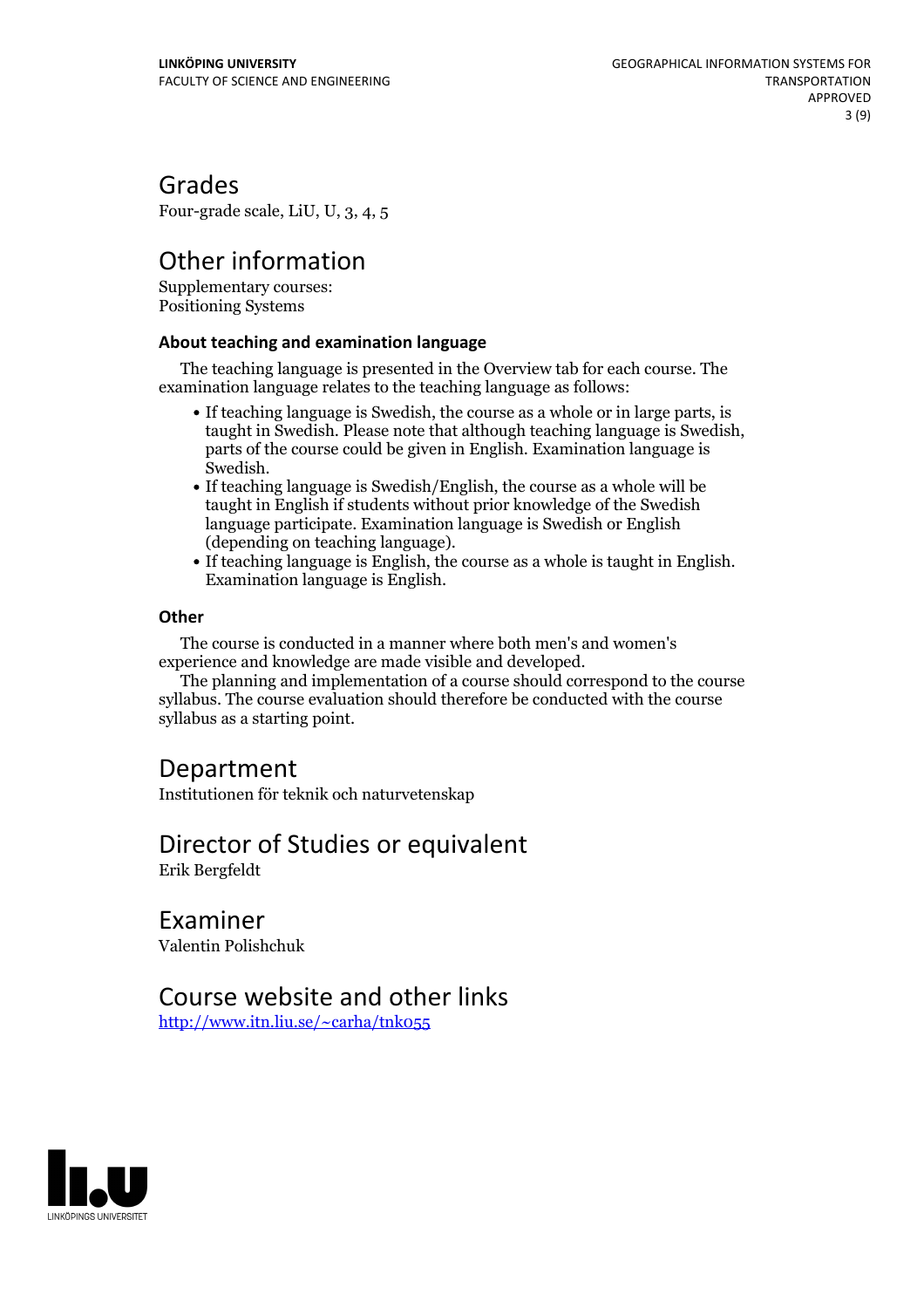## Education components

Preliminary scheduled hours: 38 h Recommended self-study hours: 122 h

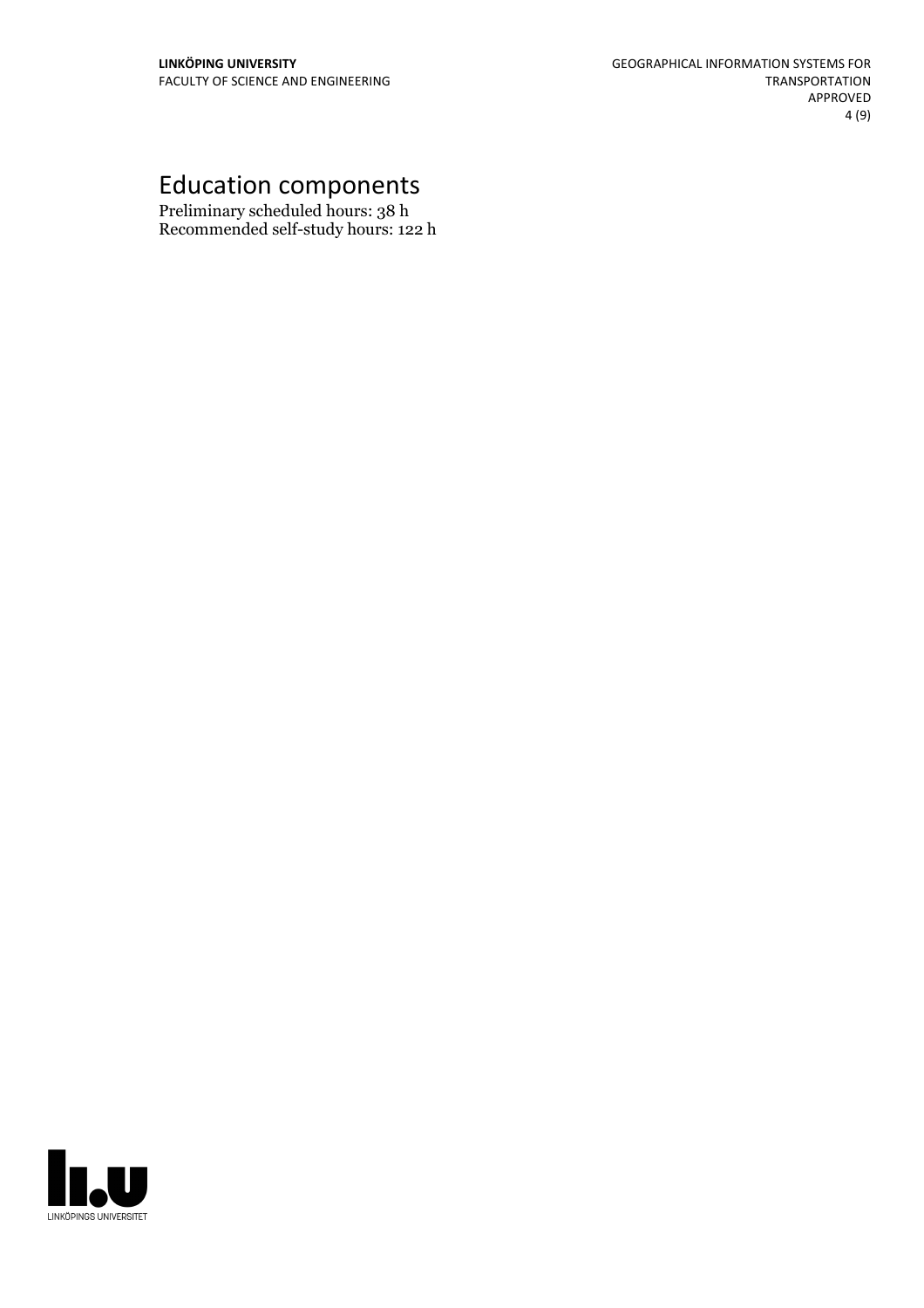## **Common rules**

### **Course syllabus**

A syllabus must be established for each course. The syllabus specifies the aim and contents of the course, and the prior knowledge that a student must have in order to be able to benefit from the course.

### **Timetabling**

Courses are timetabled after a decision has been made for this course concerning its assignment to a timetable module.

### **Interrupting a course**

The vice-chancellor's decision concerning regulations for registration, deregistration and reporting results (Dnr LiU-2015-01241) states that interruptions in study are to be recorded in Ladok. Thus, all students who do not participate in a course for which they have registered must record the interruption, such that the registration on the course can be removed. Deregistration from <sup>a</sup> course is carried outusing <sup>a</sup> web-based form: https://www.lith.liu.se/for-studenter/kurskomplettering?l=en.

### **Cancelled courses**

Courses with few participants (fewer than 10) may be cancelled or organised in a manner that differs from that stated in the course syllabus. The Dean is to deliberate and decide whether a course is to be cancelled or changed from the course syllabus.

### **Guidelines relatingto examinations and examiners**

For details, see Guidelines for education and examination for first-cycle and second-cycle education at Linköping University, Dnr LiU-2019-00920 (http://styrdokument.liu.se/Regelsamling/VisaBeslut/917592).

An examiner must be employed as a teacher at LiU according to the LiU Regulations for Appointments, Dnr LiU-2017-03931 (https://styrdokument.liu.se/Regelsamling/VisaBeslut/622784). For courses in second-cycle, the following teachers can be appointed as examiner: Professor (including Adjunct and Visiting Professor), Associate Professor (including Adjunct), Senior Lecturer (including Adjunct and Visiting Senior Lecturer), Research Fellow, or Postdoc. For courses in first-cycle, Assistant Lecturer (including Adjunct and Visiting Assistant Lecturer) can also be appointed as examiner in addition to those listed for second-cycle courses. In exceptional cases, a Part-time Lecturer can also be appointed as an examiner at both first- and second cycle, see Delegation of authority for the Board of Faculty of Science and Engineering.

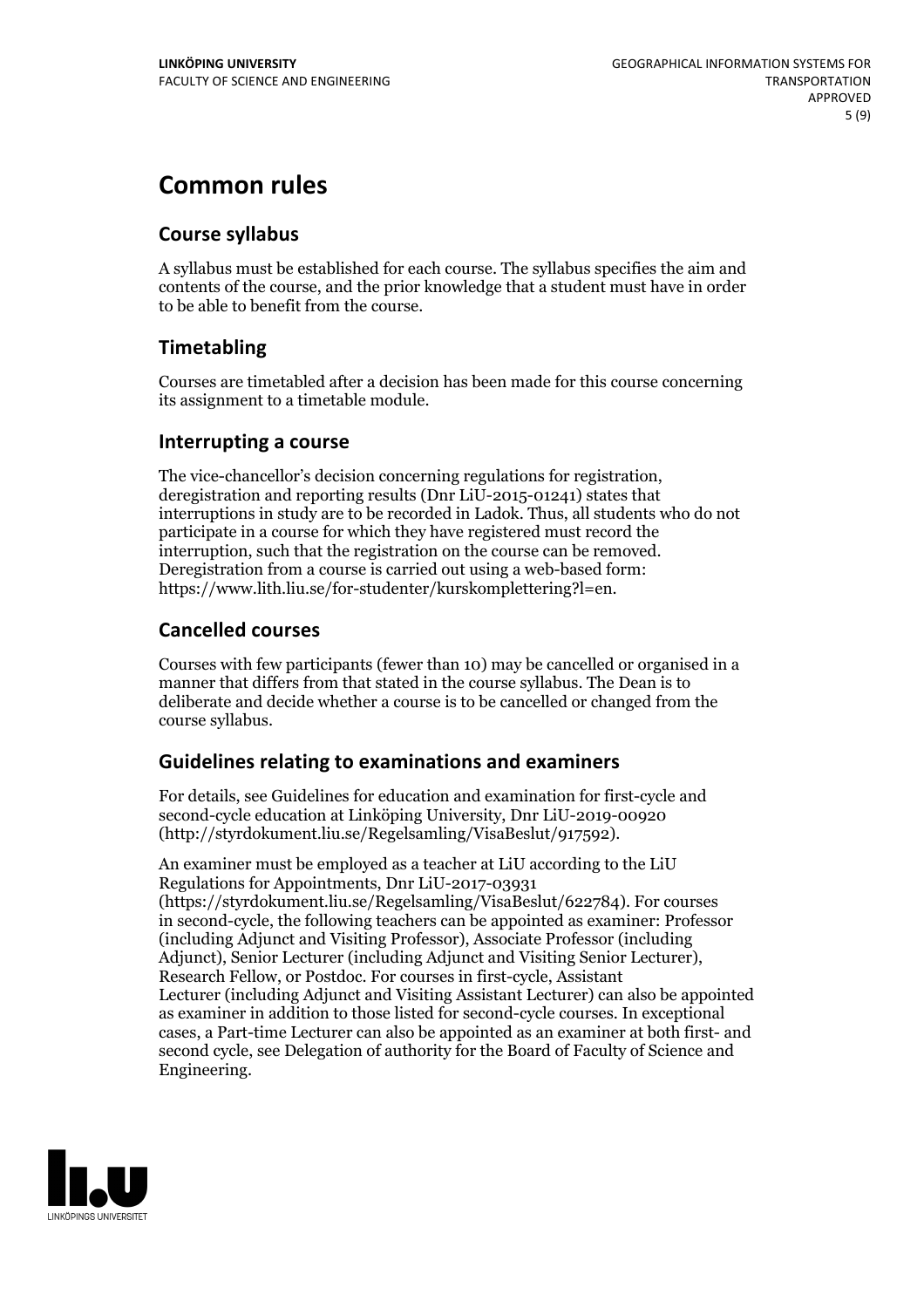### **Forms of examination**

#### **Principles for examination**

Written and oral examinations and digital and computer-based examinations are held at least three times a year: once immediately after the end of the course, once in August, and once (usually) in one of the re-examination periods. Examinations held at other times are to follow a decision of the board of studies.

Principles for examination scheduling for courses that follow the study periods:

- courses given in VT1 are examined for the first time in March, with re-examination in June and August
- courses given in VT2 are examined for the first time in May, with re-examination in August and October
- courses given in HT1 are examined for the first time in October, with re-examination in January and August
- courses given in HT2 are examined for the first time in January, with re-examination in March and in August.

The examination schedule is based on the structure of timetable modules, but there may be deviations from this, mainly in the case of courses that are studied and examined for several programmes and in lower grades (i.e. 1 and 2).

Examinations for courses that the board of studies has decided are to be held in alternate years are held three times during the school year in which the course is given according to the principles stated above.

Examinations for courses that are cancelled orrescheduled such that they are not given in one or several years are held three times during the year that immediately follows the course, with examination scheduling that corresponds to the scheduling that was in force before the course was cancelled or rescheduled.

When a course is given for the last time, the regular examination and two re-<br>examinations will be offered. Thereafter, examinations are phased out by offering three examinations during the following academic year at the same times as the examinations in any substitute course. If there is no substitute course, three examinations will be offered during re-examination periods during the following academic year. Other examination times are decided by the board of studies. In all cases above, the examination is also offered one more time during the academic year after the following, unless the board of studies decides otherwise.

If a course is given during several periods of the year (for programmes, or on different occasions for different programmes) the board or boards of studies determine together the scheduling and frequency of re-examination occasions.

#### **Retakes of other forms of examination**

Regulations concerning retakes of other forms of examination than written examinations and digital and computer-based examinations are given in the LiU guidelines for examinations and examiners, http://styrdokument.liu.se/Regelsamling/VisaBeslut/917592.

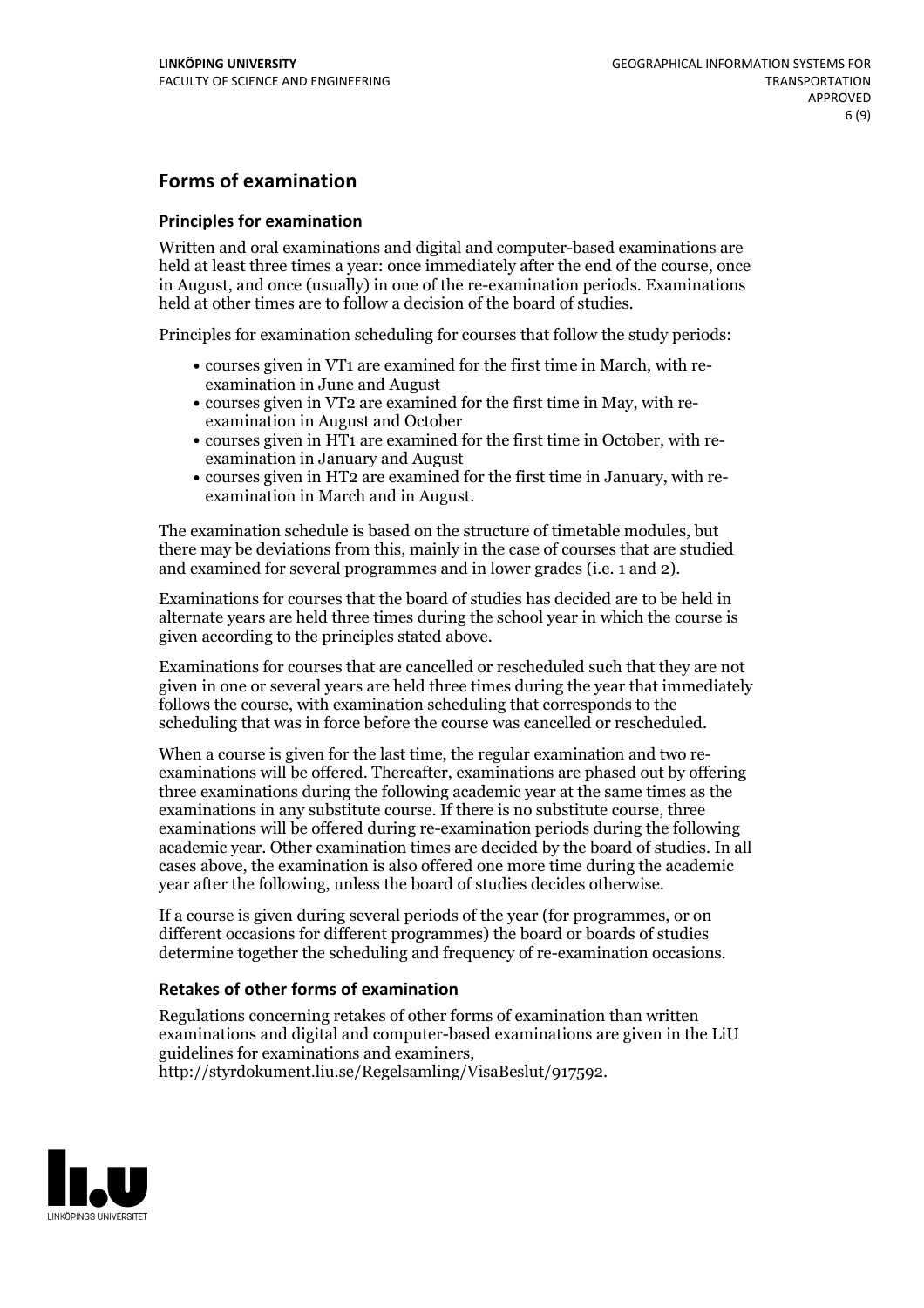#### **Registration for examination**

Until January 31 2021, the following applies according to previous guidelines: In order to take an written, digital or computer-based examination student must register in advance at the Student Portal during the registration period, which Candidates are informed of the location of the examination by email, four days in advance. Students who have not registered for an examination run the risk of being refused admittance to the examination, if space is not available.

From February 1 2021, new guidelines applies for registration for written, digital or computer-based examination, Dnr LiU-2020-02033 (https://styrdokument.liu.se/Regelsamling/VisaBeslut/622682).

Symbols used in the examination registration system:

\*\* denotes that the examination is being given for the penultimate time.

\* denotes that the examination is being given for the last time.

#### **Code of conduct for students during examinations**

Details are given in a decision in the university's rule book: http://styrdokument.liu.se/Regelsamling/VisaBeslut/622682.

#### **Retakes for higher grade**

Students at the Institute of Technology at LiU have the right to retake written examinations and digital and computer-based examinations in an attempt to achieve a higher grade. This is valid for all examination components with code "TEN", "DIT" and "DAT". The same right may not be exercised for other examination components, unless otherwise specified in the course syllabus.

A retake is not possible on courses that are included in an issued degree diploma.

#### **Grades**

The grades that are preferably to be used are Fail (U), Pass (3), Pass not without distinction  $(4)$  and Pass with distinction  $(5)$ .

- Grades U, 3, 4, 5 are to be awarded for courses that have written or digital examinations.<br>• Grades Fail (U) and Pass (G) may be awarded for courses with a large
- degree of practical components such as laboratory work, project work and
- $\bullet$  Grades Fail (U) and Pass (G) are to be used for degree projects and other independent work.

#### **Examination components**

The following examination components and associated module codes are used at the Faculty of Science and Engineering:

Grades U, 3, 4, 5 are to be awarded for written examinations (TEN) and

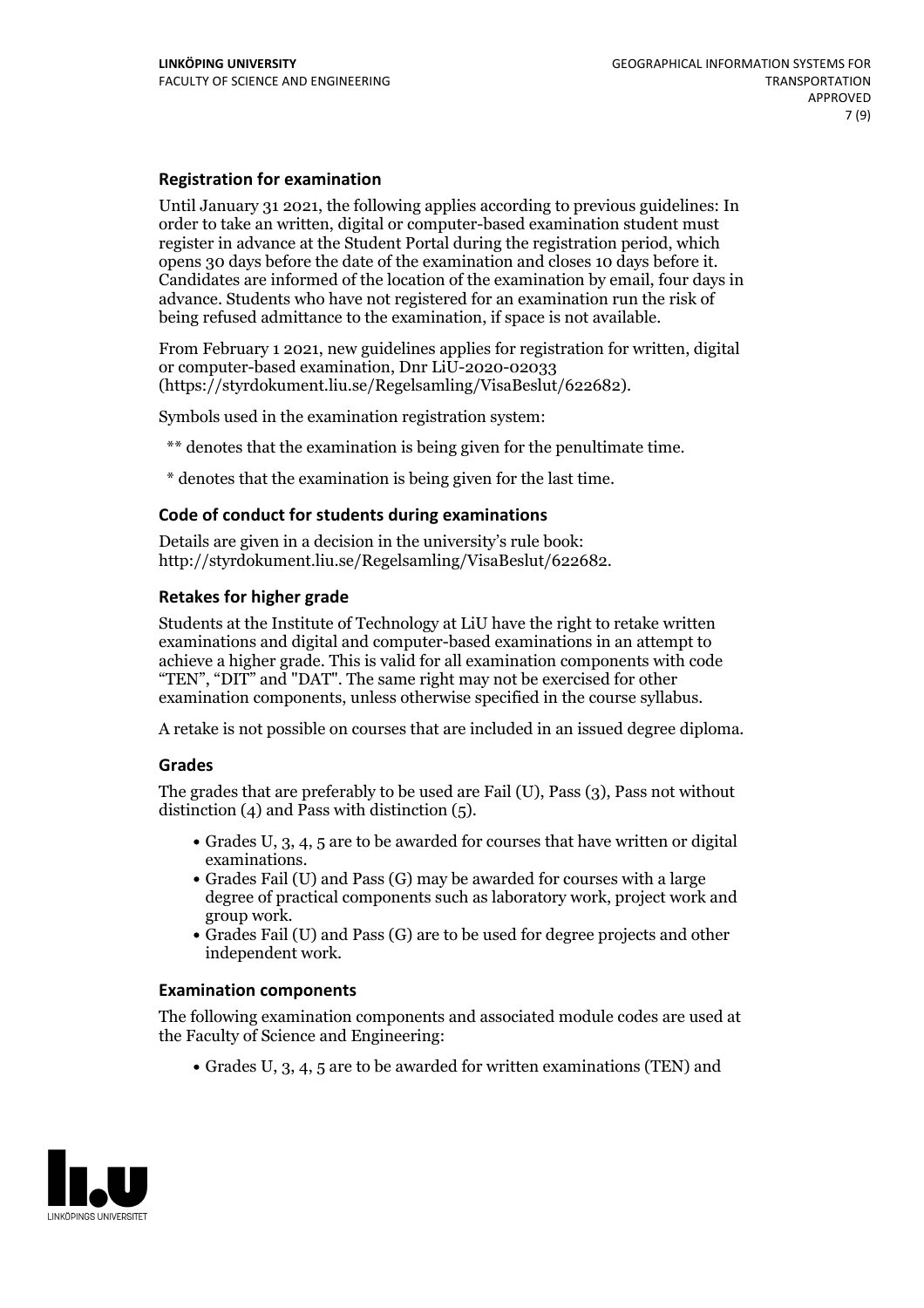- digital examinations (DIT).<br>• Examination components for which the grades Fail (U) and Pass (G) may be awarded are laboratory work (LAB), project work (PRA), preparatory written examination (KTR), digital preparatory written examination (DIK), oral examination (MUN), computer-based examination (DAT), home
- assignment (HEM), and assignment (UPG).<br>• Students receive grades either Fail (U) or Pass (G) for other examination components in which the examination criteria are satisfied principally through active attendance such as tutorial group (BAS) or examination item
- (MOM).<br>• Grades Fail (U) and Pass (G) are to be used for the examination components Opposition (OPPO) and Attendance at thesis presentation (AUSK) (i.e. part of the degree project).

In general, the following applies:

- 
- Mandatory course components must be scored and given <sup>a</sup> module code. Examination components that are not scored, cannot be mandatory. Hence, it is voluntary to participate in these examinations, and the voluntariness must be clearly stated. Additionally, if there are any associated conditions to the examination component, these must be clearly stated as well.<br>• For courses with more than one examination component with grades
- U,3,4,5, it shall be clearly stated how the final grade is weighted.

For mandatory components, the following applies: If special circumstances prevail, and if it is possible with consideration of the nature of the compulsory component, the examiner may decide to replace the compulsory component with another equivalent component. (In accordance with the LiU Guidelines for education and examination for first-cycle and second-cycle education at Linköping University, http://styrdokument.liu.se/Regelsamling/VisaBeslut/917592).

For written examinations, the following applies: If the LiU coordinator for students with disabilities has granted a student the right to an adapted examination for a written examination in an examination hall, the student has the right to it. If the coordinator has instead recommended for the student an adapted examination or alternative form of examination, the examiner may grant this if the examiner assesses that it is possible, based on consideration of the course objectives. (In accordance with the LiU Guidelines for education and examination for first-cycle and second-cycle education at Linköping University, http://styrdokument.liu.se/Regelsamling/VisaBeslut/917592).

#### **Reporting of examination results**

The examination results for a student are reported at the relevant department.

#### **Plagiarism**

For examinations that involve the writing of reports, in cases in which it can be assumed that the student has had access to other sources (such as during project work, writing essays, etc.), the material submitted must be prepared in accordance